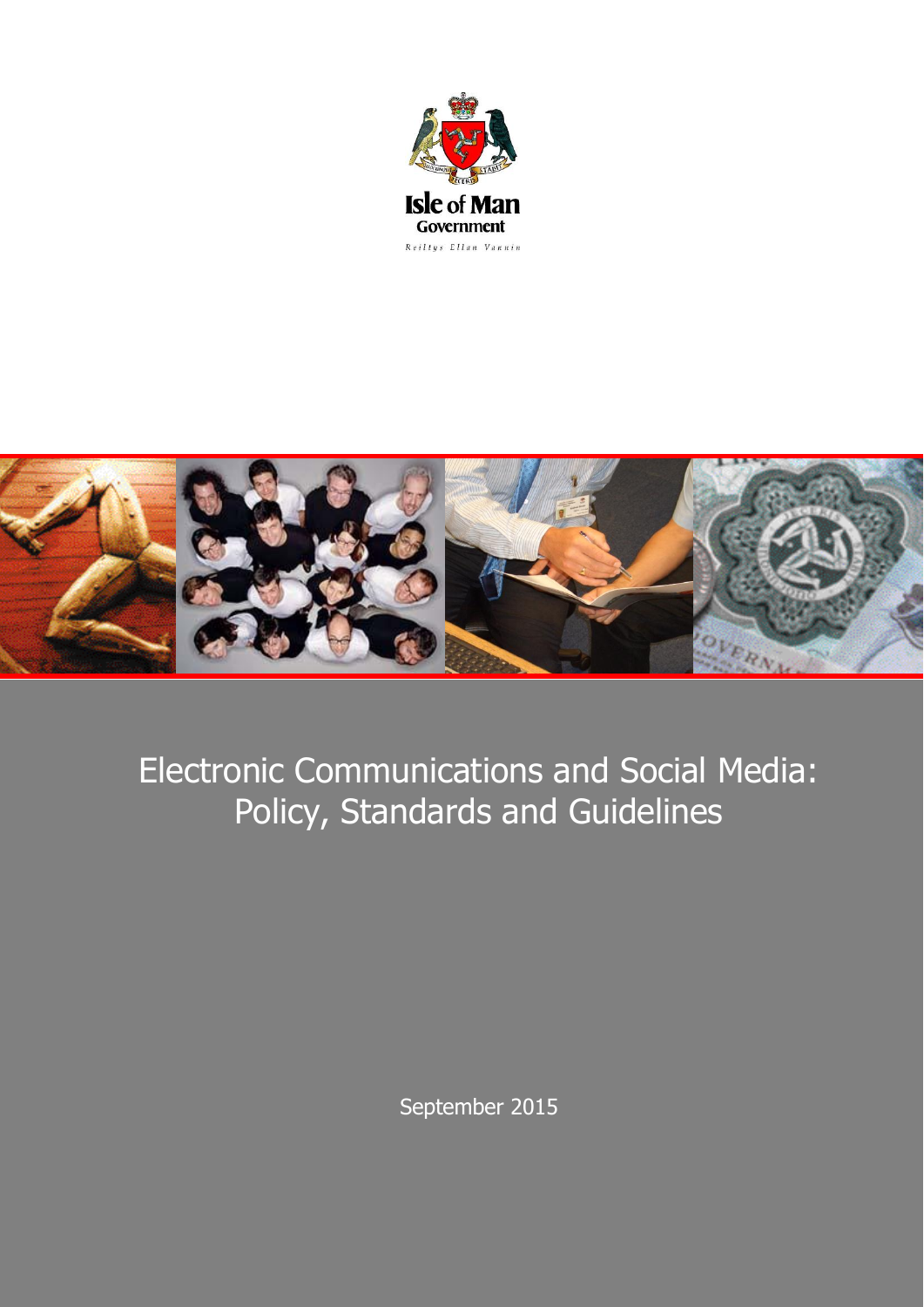### **INTRODUCTION**

The Isle of Man Government embraces innovation, and is committed to 'using technology to support better delivery of services and reduce bureaucracy' as outlined in its Agenda for Change.

As a result, Government is striving to improve the way it shares information and interacts with its customers and the community it serves. Electronic communications and social media which open up many new and exciting opportunities have a role to play in that process. It is important, however, that we use this technology responsibly and sensibly to avoid reputational harm to individuals or the organisation, as a whole.

This Policy, Standards and Guidelines document provides employees with information concerning their rights and responsibilities in relation to the use or development of any electronic communication or social media application. It aims to help employees achieve the best from the tools available whilst maintaining a safe professional environment and protecting themselves, as well as the Government.

The Electronic Communications and Social Media Policy, Standards and Guidelines have received the endorsement of the Council of Ministers, with the support of the Chief Officers Group, and relate to all Isle of Man Government employees.

**Allan Bell MHK Chief Minister**

**September 2015**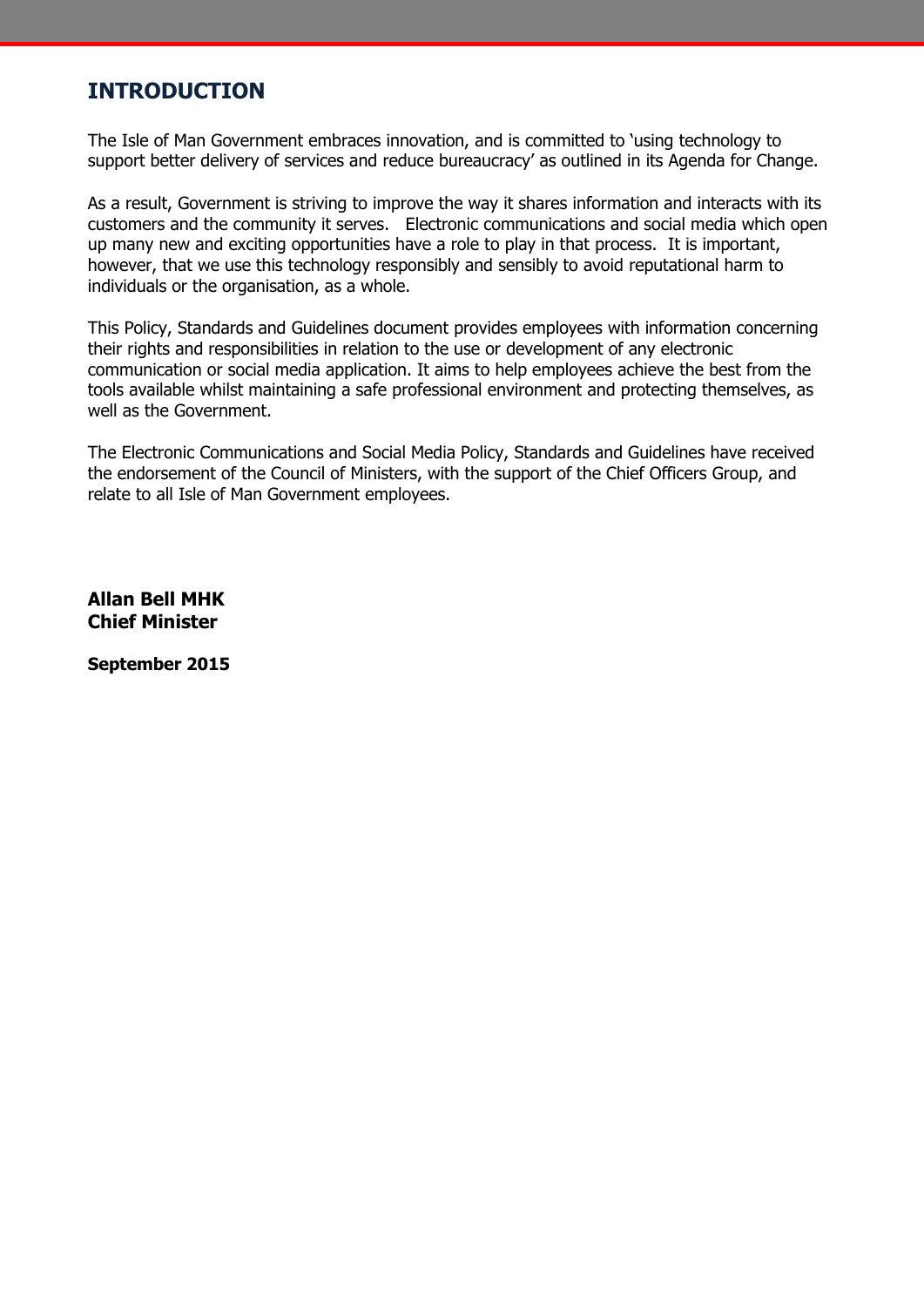## **INDEX**

| 1. Minimum Standards for all users when using all forms of Electronic Communications and |  |
|------------------------------------------------------------------------------------------|--|
|                                                                                          |  |
| 3. Standards to follow when using Social Media as part of your Job or posting to a       |  |
|                                                                                          |  |
|                                                                                          |  |
|                                                                                          |  |
| 2. Guidelines to follow when using Social Media as part of your Job 11                   |  |
|                                                                                          |  |
|                                                                                          |  |
|                                                                                          |  |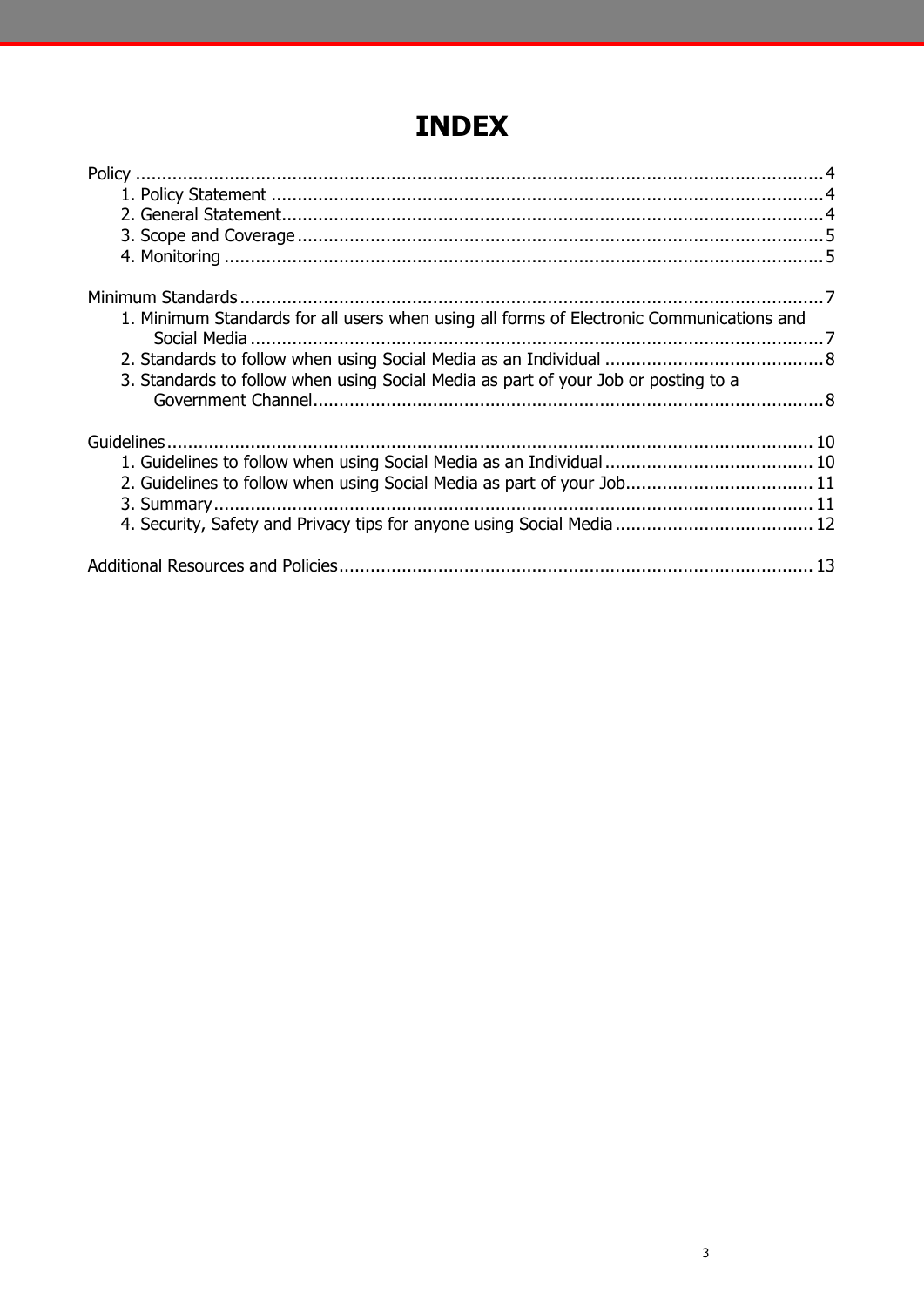## **Policy & Guidelines for the use of Electronic Communications and Social Media**

## <span id="page-3-0"></span>**Policy**

### <span id="page-3-1"></span>**1. Policy Statement**

The Isle of Man Government recognises the important role that electronic communications and social media play in creating a culture of working that is responsive, effective and flexible. Government actively encourages users to engage with all forms of electronic communication and social media and exploit the benefits that these technologies offer, for example promoting the provision of services, informing users of service development, answering enquiries and receiving feedback from customers. However it is also important that users are mindful of the potential risks involved, both to themselves and the Government, and to ensure that they use all forms of electronic communication and social media safely, responsibly and legally.

It is Government policy to ensure privacy, confidentiality, and security in electronic communications, to meet its legal and statutory obligations, and to protect the reputation of Government. Recent case law would indicate that there is no right to privacy when using social media as an individual and the lines between work and home life can become very blurred. It is important that users of electronic communications and social media recognise this.

In support of this Policy, Standards and Guidelines, Isle of Man Government will communicate the required standards and behaviours expected from all users of Government electronic communications equipment, such as but not limited to e-mail, internet, social media (including but not limited to blogs, social networking, wikis, forums, message boards etc), telephone and work voice-mail facilities. Isle of Man Government reserve the right to monitor the use of e-mail, internet, social and media networking, telephone and voice-mail facilities to ensure compliance with this Policy, Standards and Guidelines and related procedures.

### <span id="page-3-2"></span>**2. General Statement**

The guidelines and examples provided are not exhaustive and may differ slightly from Department to Department, depending on operational requirements. However, it is suggested that as a general rule, individuals are mindful that they should not put into electronic or social media format anything that they would not be prepared to state verbally or in writing or print and have attributed to them. Users are expected to take a reasonable and common sense approach to their use of these media, in respect of both how they use them as well as how much. The principles within this document should also be borne in mind by users when they engage with electronic or social media in their personal time, especially where they can be identified as a member of staff.

This Policy, Standards and Guidelines document is intended to protect the security and reputation of the Isle of Man Government and that of the employing Department or Board. It is recognised that there needs to be a balance between the considerable benefits of electronic communications and social media for Isle of Man Government and its staff, and the potential risks that may arise through lack of understanding or training. When users are fully aware of this, they can use the media more effectively.

This document should also be read in conjunction with the Public Service Code of Conduct, Government Information Security Policy and Data Protection Policy. It is also suggested that users familiarise themselves with the Disciplinary Policy relevant to their terms and conditions of employment, as well as the Fairness at Work Policy, which set out standards of behaviour that are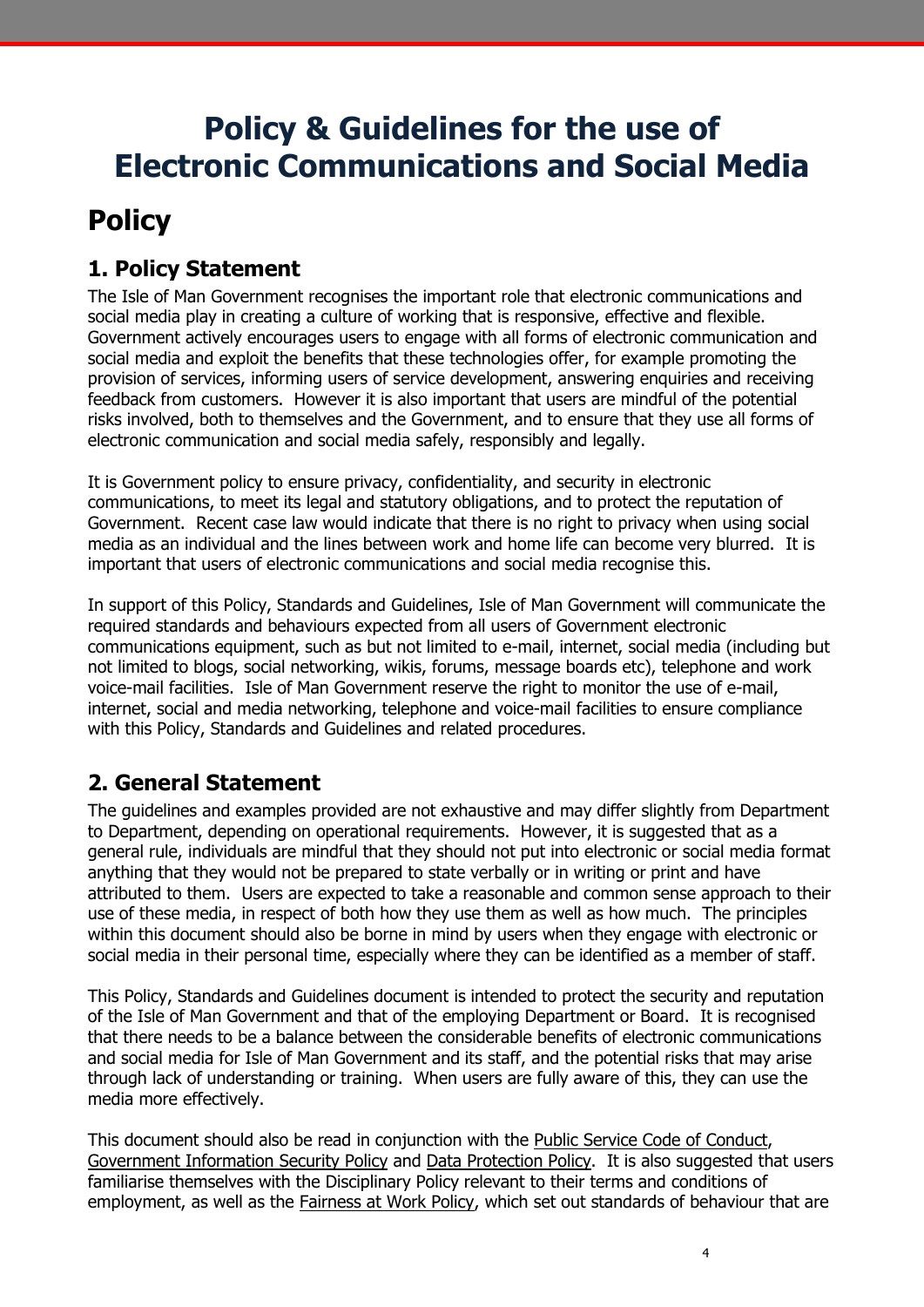acceptable, the implications for a breach of the minimum standards, as well as what course of action is available to individuals who may find themselves in conflict.

### <span id="page-4-0"></span>**3. Scope and Coverage**

This Policy, Standards and Guidelines applies to all users who have access to the Isle of Man Government<sup>1</sup> electronic communications systems, Government devices and personal devices, enabled to do so, when they are connected to the Government network. This includes all individuals whether employed on a permanent, part-time, temporary or locum basis, as well as third party and contract staff. The Policy, Standards and Guidelines also applies to users engaging with electronic or social media in a personal capacity, outside of their normal place or hours of work.

What, where and how content is published is important, particularly now that the lines between public and private, personal and professional life are becoming increasingly blurred. What is published online in a personal context can easily be associated with Isle of Man Government and this Policy, Standards and Guidelines are to help users protect and promote Isle of Man Government and themselves online.

This document is not intended to replace guidance provided by Professional or Registration Bodies (for example the Law Society, General Medical Council, Nursing and Midwifery Council, Royal Institute of British Architects etc). Individuals who are members of these bodies must ensure they are also aware of and compliant with their guidance on social and electronic media.

All elected members are to be made fully aware of the Policy, Standards and Guidelines and of their responsibility to ensure privacy, confidentiality, security and appropriate use of electronic communications.

Where appropriate the Policy, Standards and Guidelines should also be communicated externally, e.g. to contractors etc.

This Policy, Standards and Guidelines document, and associated guidance, replaces the following documents:

- Electronic Communications Email & Internet Minimum Standards
- Electronic Communications Inappropriate Use
- Electronic Communications Acceptable Use Policy

Breach of the minimum standards within this document may be dealt with under the Disciplinary Policy relevant to the terms and conditions of employment and, in serious cases, may be treated as gross misconduct leading to summary dismissal.

There are Policies and Procedures in place through which staff can raise concerns and 'let off steam', for example Confidential Reporting (Whistleblowing) or the Grievance procedures and Fairness At Work Policy.

### <span id="page-4-1"></span>**4. Monitoring**

-

Government resources, including e-mail, internet, social media, telephones and voice-mail are provided for business purposes. Therefore the Isle of Man Government reserves the right to monitor the legitimate use of these business facilities.

 $<sup>1</sup>$  For the purposes of this document "Isle of Man Government" or "Government" is taken to mean all 'designated bodies'</sup> as defined within the Financial Regulations.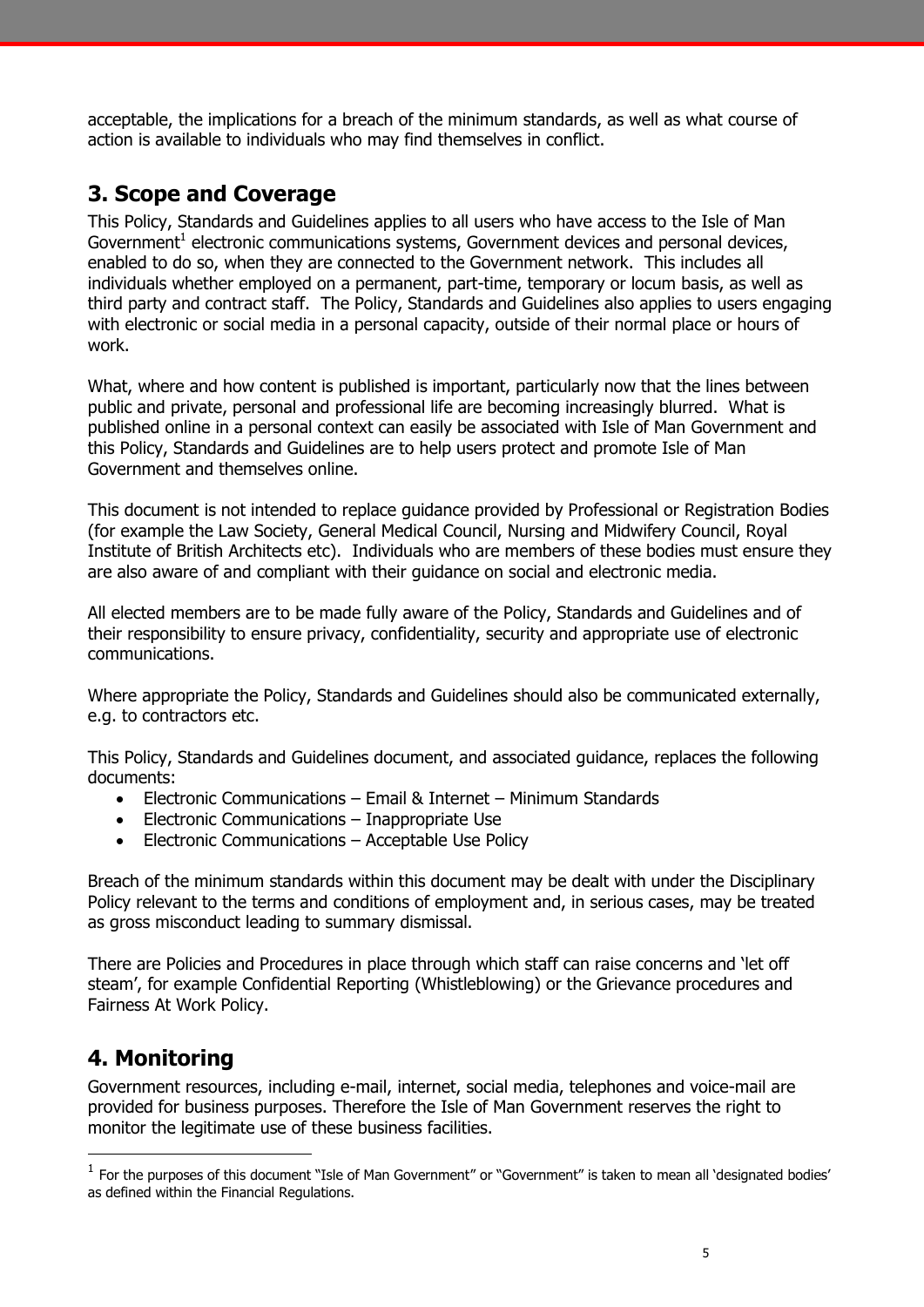The monitoring or recording of e-mail and voice-mail messages and use of internet, social media and telephone facilities will only be undertaken for the following, specific, legitimate business purposes:-

- to ascertain compliance with regulations, Policy and procedures;
- to investigate or detect unauthorised use of business systems;
- to ensure the effective operation of those systems; and to prevent or detect crime.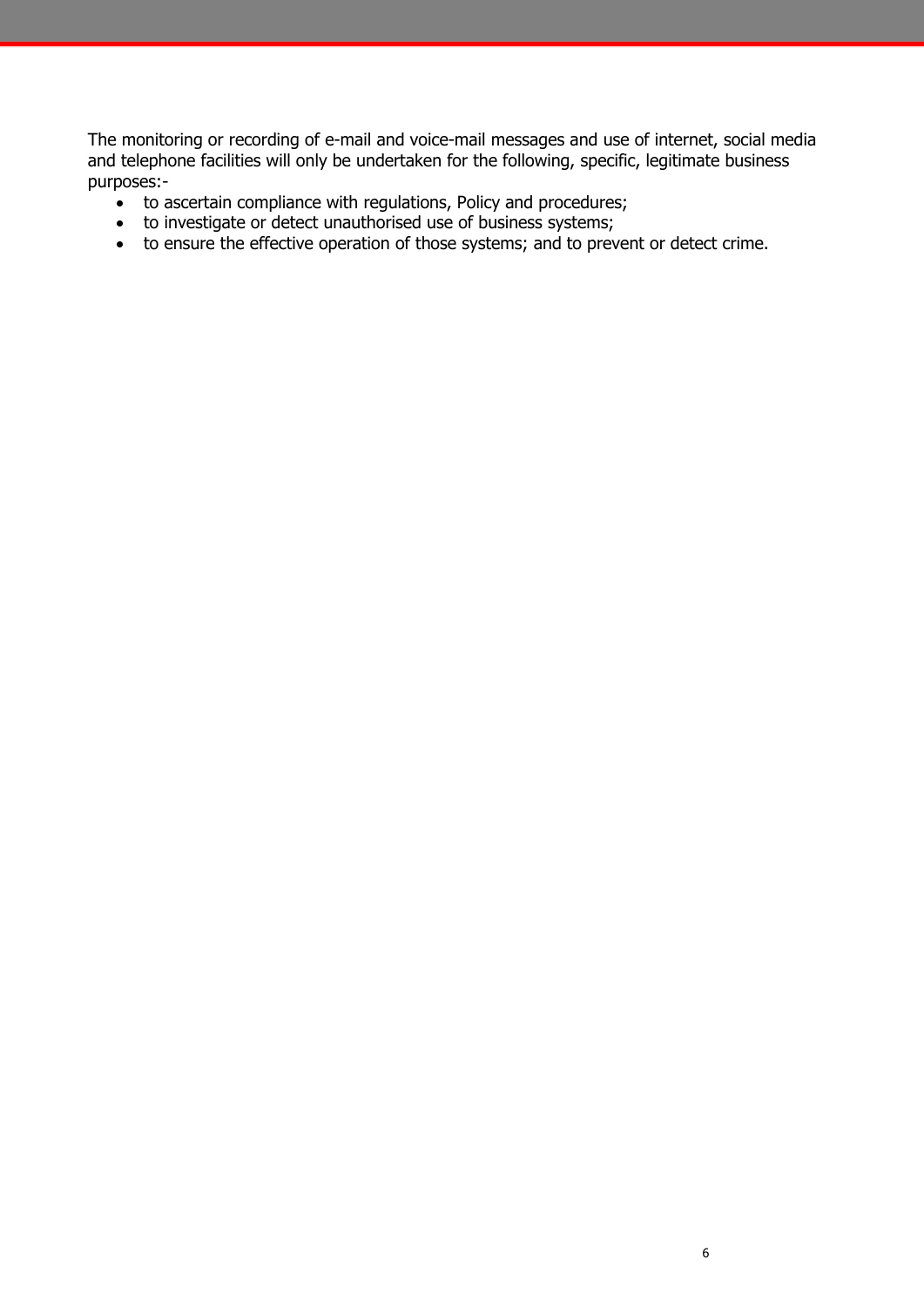## <span id="page-6-0"></span>**Minimum Standards**

### **Minimum Standards for the use of Electronic Communications and Social Media**

The Isle of Man Government has developed a set of minimum Standards that must be adhered to by all users who engage with electronic communications and social media, whether privately or in a work capacity. Failure to adhere to one or more of these Standards may result in disciplinary action and potential dismissal.

Users should be aware that all information<sup>2</sup> that they hold or create may be the subject of a Freedom of Information or Subject Access request. This may include Government or personal email accounts and mobile telephones where these have been used for official business. It is strongly recommended that users acquaint themselves with the provisions of this legislation.

Where there is any doubt, it is strongly advised that individuals or Department representatives contact Government Technology Services or the Office of Human Resources for further advice.

#### <span id="page-6-1"></span>**1. Minimum Standards for all users when using all forms of Electronic Communications and Social Media**

The following activities are expressly forbidden, and a deliberate act in relation to any of these activities may be regarded as misconduct and in serious cases could result in dismissal from employment:-

#### **Unauthorised Use:**

-

- 1. The intentional introduction or attempted introduction to Government of any form of Trojan, computer virus or other malicious program.
- 2. A deliberate attempt to gain unauthorised access to restricted areas of the network through the use of "hacking" and/or other unauthorised activities.
- 3. Forgery and/or attempts to read another Government user's electronic communication without their express permission.
- 4. The automatic redirection of e-mail to external e-mail accounts without express permission.
- 5. Disclosing or allowing anyone else to use your user name and password to gain unauthorised access to any of the Government's systems.
- 6. Transmitting, receiving, copying or storing digital media (including software, music, video etc.) except for reasonable personal use (for example personal photographs) and legitimate business purposes which comply with the copyright and licensing regulations.
- 7. Playing computer games, accessing chat rooms or similar personal entertainment to the detriment of their role or Government reputation.
- 8. The encouragement or promotion of activities, which may be an unproductive use of Government resources. Possible examples include the inappropriate distribution of unsolicited messages e.g. chain letters, junk mail and jokes.
- 9. Uploading or downloading (or attempting to download), using, retaining, distributing or disseminating any images, text, materials or software onto, from or with a Government computer which would be a breach of copyright or license provision with respect to both programs and data.

 $2$  'Information', for the purposes of the Freedom of Information Act 2015 and the Data Protection Act 2002, covers any printed or electronic files, sound and video recordings as well as drafts and hand written notes.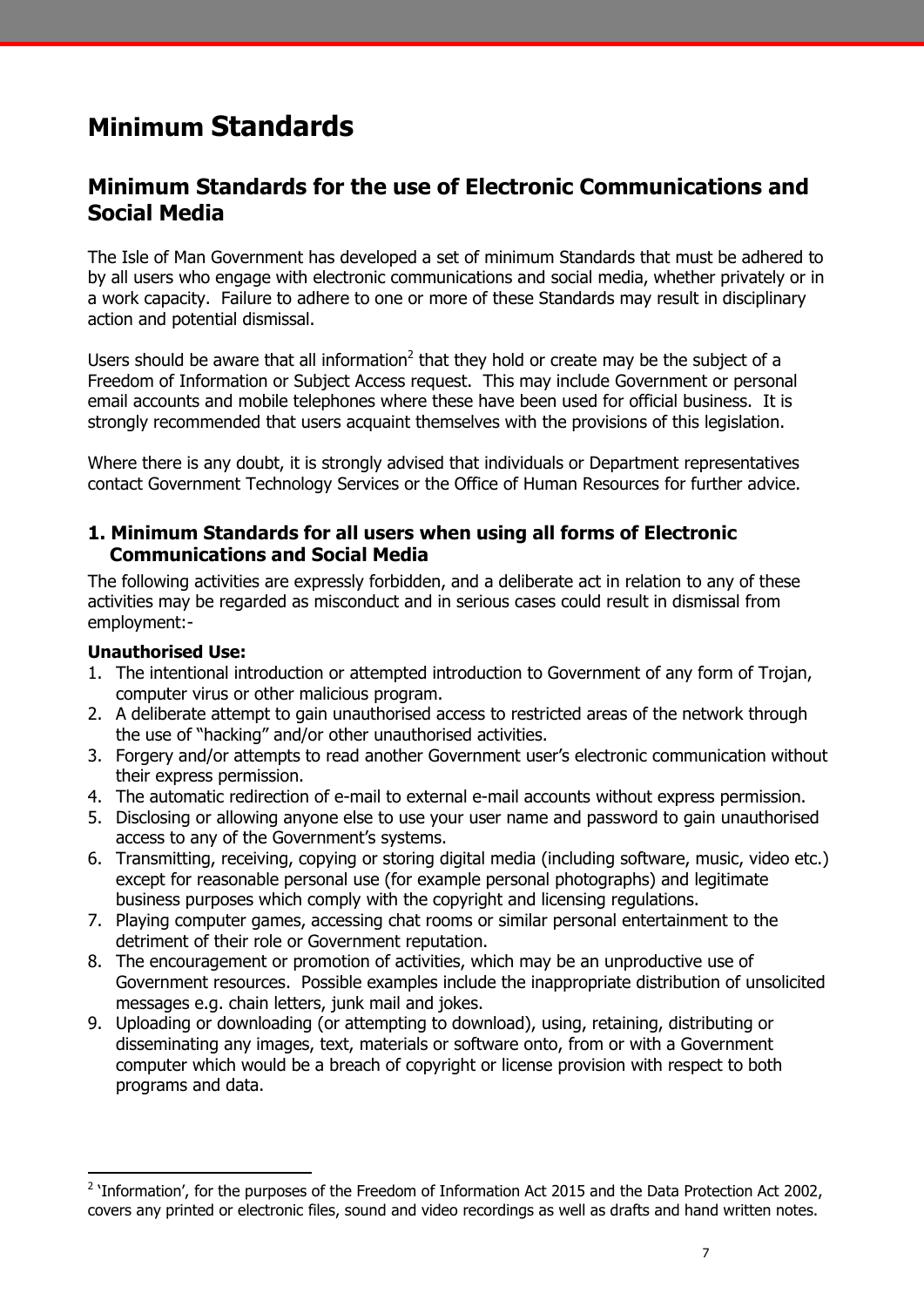#### **Activities that Damage the Government:**

- 1. Any activity which could compromise the legal, regulatory or contractual obligations of Government, could breach the confidentiality of information or could have negative repercussions on the reputation of Government.
- 2. Ensure that personal opinions are not attributed to the Government or Departments.

#### **Activities that Damage Relationships:**

- 1. Making derogatory, defamatory or malicious remarks or expressing derogatory opinions about the Government or staff working within Government. It is recommended that users familiarise themselves with the Bullying and Harassment Policy / Fairness At Work Policy, which outlines the behaviours that are expected of Government staff.
- 2. 'Trolling' i.e. making deliberately offensive, inflammatory or contentious statements online with the intention of inciting a reaction.
- 3. Knowingly infringing copyright or intellectual property rights. Copyright arises when an individual or company creates a work, and gives the owner or creator control over how it is broadcast, copied, adapted, issued, rented and lent. It is an offense to copy, share, lend or issue, perform or broadcast, or adapt the work without the consent of the owner.
- 4. Uploading or downloading (or attempting to download), using, retaining, distributing or disseminating any images, text, audio recordings, materials or software which:
	- a) are or might be objectively considered to be indecent, obscene, pornographic<sup>3</sup>, or are or might objectively be considered to be violent, distasteful and alarming, or an incitement to criminal or illegal behaviour. (If you receive an electronic communication of this nature, you must promptly notify your line manager or another appropriate manager or supervisor);
	- b) are or might be objectively considered offensive or abusive, in that its context is or could be considered to be a personal attack, rude, sexist, racist or generally distasteful. (If you receive an electronic communication of this nature, you must promptly notify your line manager or supervisor);
	- c) users cannot or are not prepared to be accountable for.

### <span id="page-7-0"></span>**2. Standards to follow when using Social Media as an Individual**

### **Minimum Standards for all Users**

#### **Do not:**

-

- 1. Use the Isle of Man Government crest or identity to endorse personal opinions or viewpoints.
- 2. Use Social Media to 'Whistleblow'. The 'Confidential Reporting (Whistleblowing)' Policy outlines the process to follow if you have concerns about your workplace.
- 3. Post comments or images which are abusive, improper or offensive or which could be construed as bullying, harassment, victimisation or 'trolling'.
- 4. Post comments or images which could be portrayed as committing an offence or anti-social behaviour, or that brings the Isle of Man Government into disrepute.
- 5. Post confidential information relating to Isle of Man Government or its staff online.

### <span id="page-7-1"></span>**3. Standards to follow when using Social Media as part of your Job or posting to a Government Channel**

#### **Minimum Standards for Use of Social Media for all Users**

1. Seek approval from the appropriate Manager or Accounting Officer if the use of social media and / or the creation of a social media presence (accounts, pages, groups, events etc) is not already expressly provided for in your job description or consider requesting an amendment to your job description to reflect your responsibilities.

 $3$  Government defines indecent, obscene and pornographic material as the description or depiction of sexual acts or of a sexual nature.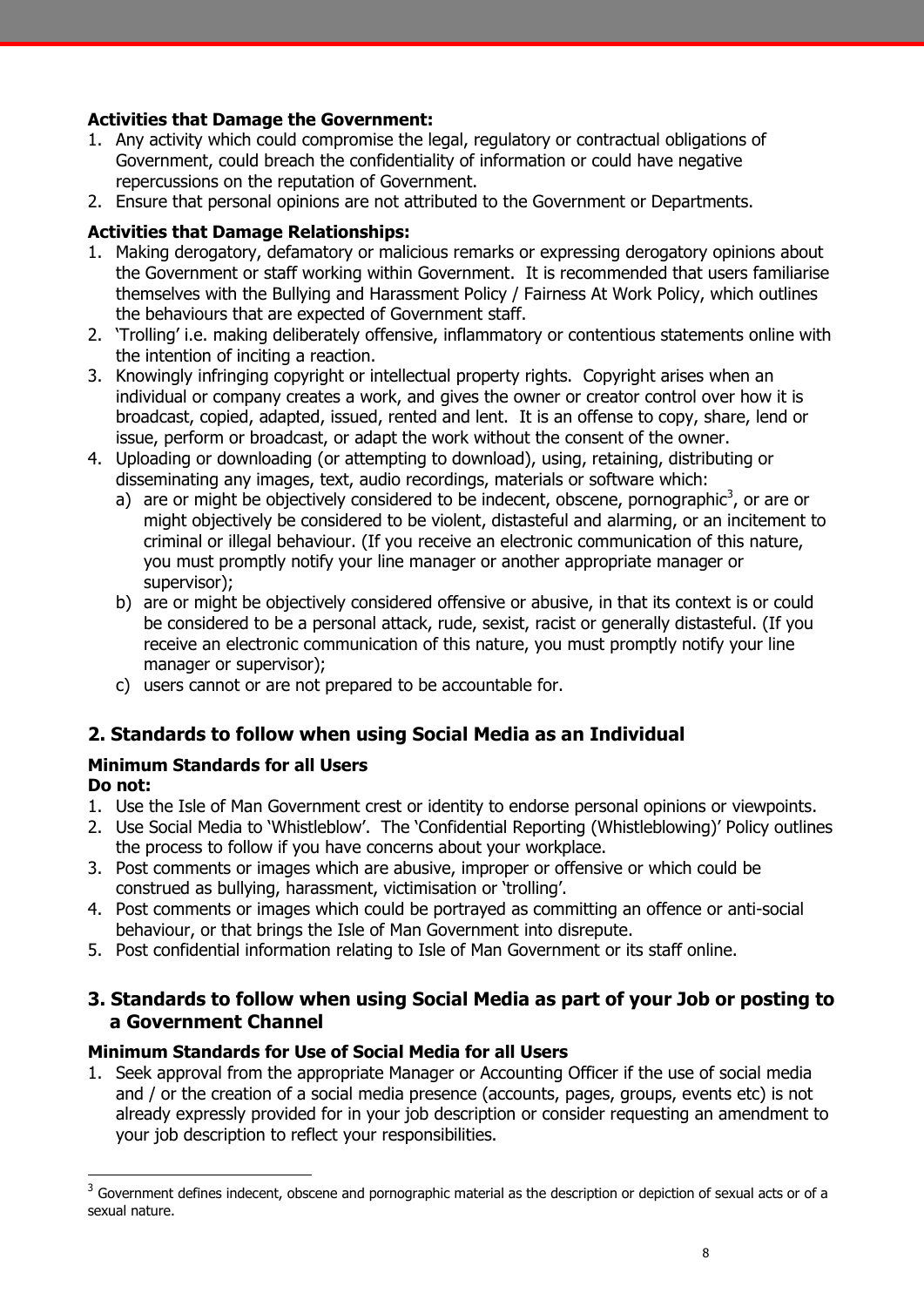- 2. Do not give personal opinions that could bring the organisation into disrepute.
- 3. Do not detail religious or political beliefs.
- 4. Your use of Social Media should be relevant to your role.
- 5. Where your use of social media is identifiable as being by a Government official or from a Government account do not 'like' other individuals' or bodies' pages/sites or provide links to them unless to be associated with the content is wholly consistent with department policy or otherwise approved by the Chief Executive. Any 'liked' or linked pages must be monitored to ensure that changes do not make that cease to be appropriate. ('Liking' may be construed as formal endorsement by the department.)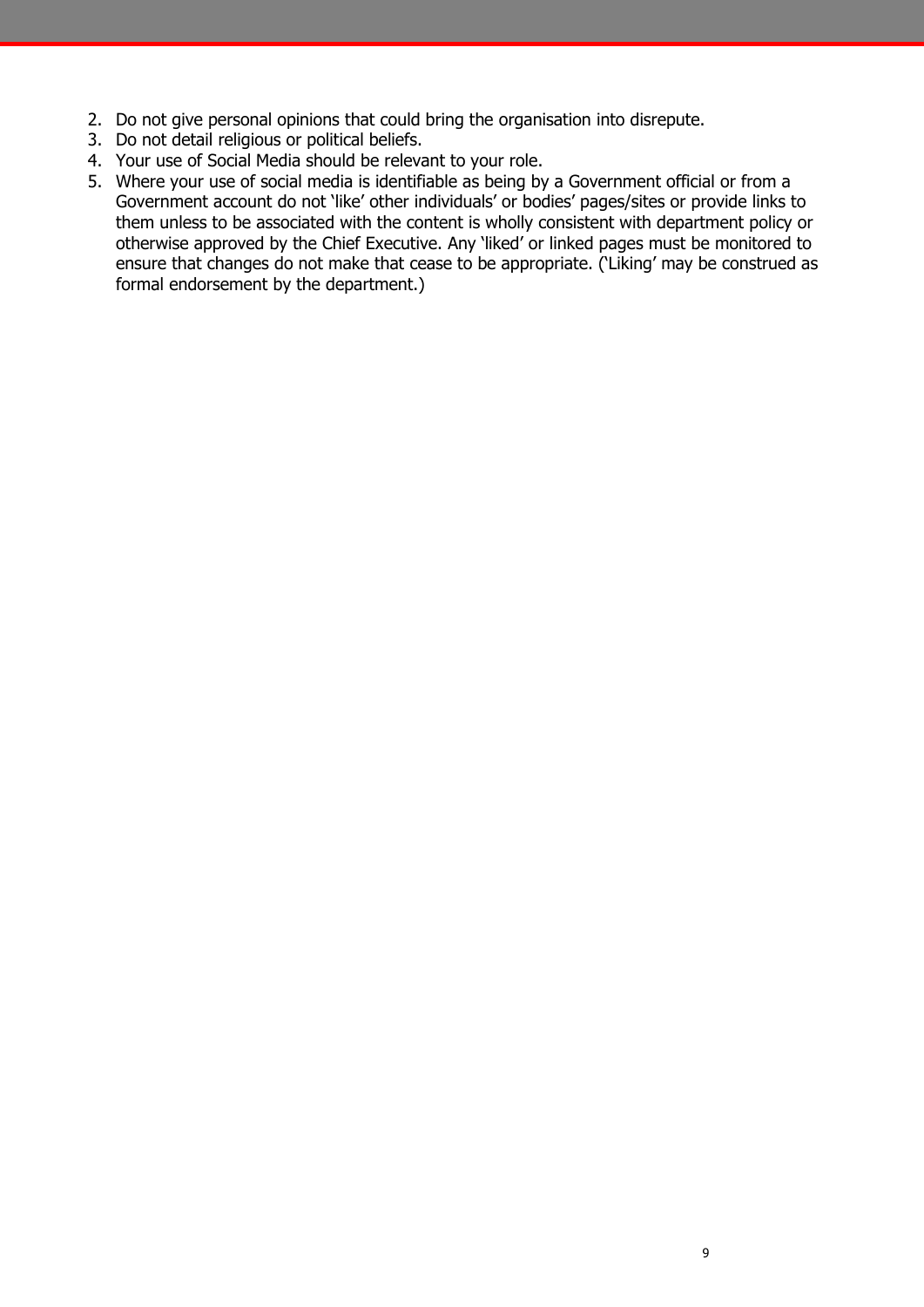### <span id="page-9-0"></span>**Guidelines**

### **Guidelines for the use of Electronic Communications and Social Media**

It is recognised that a clear and comprehensive set of guidelines and recommendations on best practice can also assist users to make full use of the potentials offered by electronic communications and social media, whilst protecting themselves, their Department and the Isle of Man Government. It is strongly recommended that users acquaint themselves with these guidelines, which are intended to minimise the risks posed by using electronic communications and social media and avoid any potential consequential disciplinary action.

Individual Departments or Boards may find that certain behaviours are of greater or lesser seriousness, depending on that Department or Board's functions and accountabilities and may vary these guidelines accordingly.

Likewise, individual Departments will have individual ways of maximising the benefits electronic communication and social media, depending on their business needs.

A handbook that you may find useful, entitled 'Guidelines for the Use of Electronic Communications and Social Media' is available [here.](https://www.gov.im/lib/docs/hr/HR_Policies/socialmediaguidance_sept2015.pdf)

### <span id="page-9-1"></span>**1. Guidelines to follow when using Social Media as an Individual**

#### **Guidelines**

- 1. Think before you post.
- 2. Be honest and truthful.
- 3. Take steps to protect Personal Data such as date of birth, address etc.
- 4. Avoid using your official Government email address when accessing online services and social media for personal use.
- 5. Ask whether it passes the Publicity Test would you be happy to have your statement attributed to you in the national media?
- 6. Be respectful of others.
- 7. Monitor comments.
- 8. Set security to restrict access/visibility to friends only.
- 9. Be selective with 'Friends' as well as what you 'Like', 'Share', 'Retweet' etc on Social Media as associating yourself with a particular post, particularly one that may denigrate Government or its staff, may be deemed to be an endorsement of that post.
- 10. Ensure you comply with the Terms of Use of any Social Media platform you are using.
- 11. If you post about any aspect of your work as a public servant or your colleagues, even from your personal account, be mindful of the content and your audience.
- 12. Don't use pseudonyms.
- 13. Reasonable use of classified ad forums, such as the Government Buy and Sell page, Manx.net classified etc, should be conducted within your own time.
- 14. Be aware that anything posted online may exist in perpetuity: for anything you post, ask yourself if you will be comfortable with it resurfacing, possibly unexpectedly, some time in the future.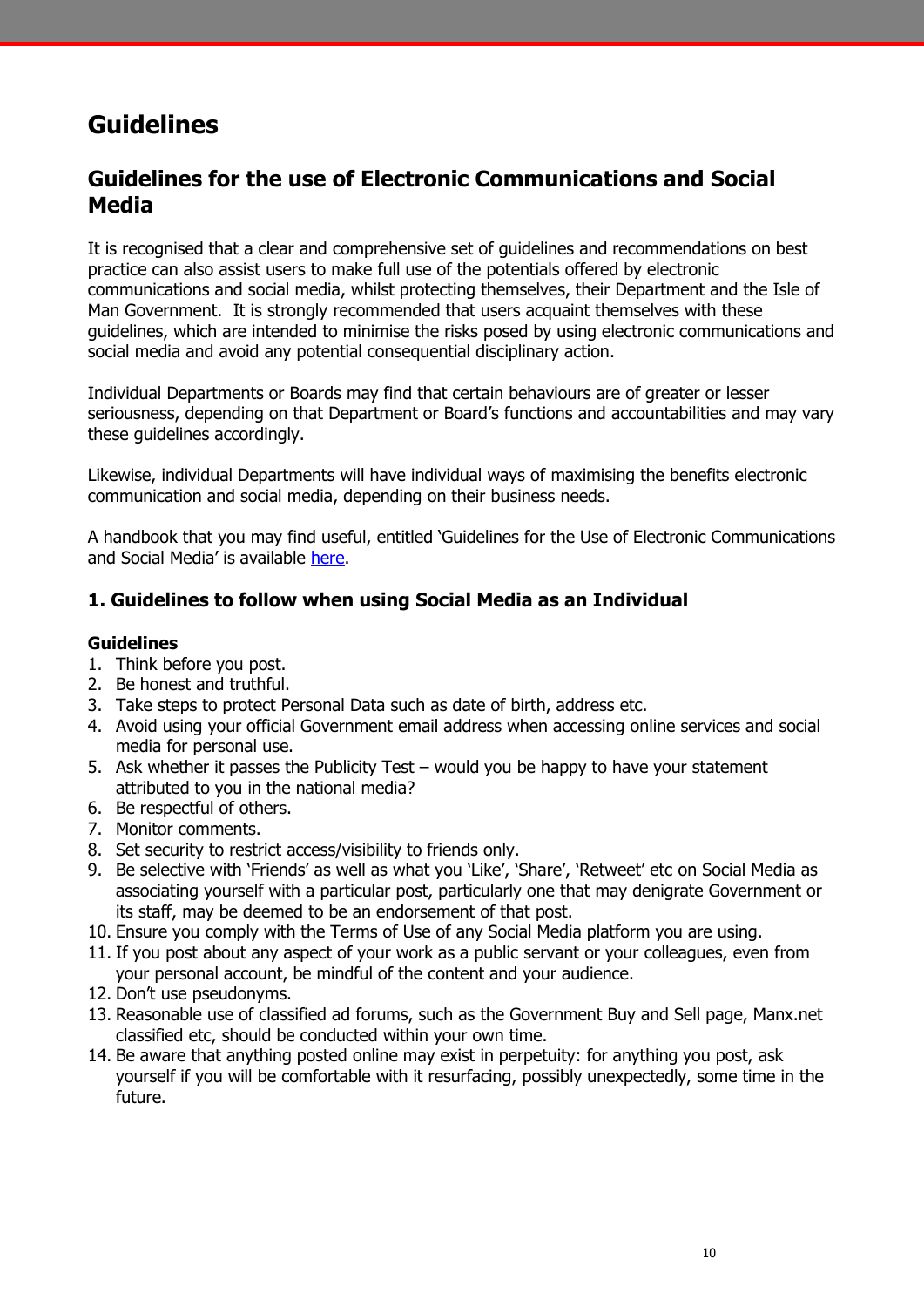### <span id="page-10-0"></span>**2. Guidelines to follow when using Social Media as part of your Job**

#### **Guidelines**

- 1. Think before you post.
- 2. Ensure you are familiar with this Policy, Standards and Guidelines document.
- 3. Ensure you are accurate.
- 4. Ensure you are timely.
- 5. Be responsible.
- 6. Respect others.
- 7. Be thoughtful.
- 8. Be yourself but adopt any defined or desired Department style if required.
- 9. Be personable not personal.
- 10. Be polite, impartial, clear and transparent.
- 11. When possible, it is generally desirable to maintain regular posts to keep followers engaged.
- 12. Remember why you are posting keep posts relevant to your role.
- 13. Link to other government sites and partner agency sites. Where your use of social media is identifiable as being by a Government official or from a Government account do not 'like' other individuals' or bodies' pages/sites or provide links to them unless to be associated with the content is wholly consistent with department policy or otherwise approved by the Chief Executive. Any 'liked' or linked pages must be monitored to ensure that changes do not make that cease to be appropriate. ('Liking' may be construed as formal endorsement by the department).
- 14. Use Social Media when appropriate, not to the detriment of more pressing workload.
- 15. Use appropriate language.
- 16. Monitor and respond to comments on your posts.
- 17. Direct any complaints received via Social Media to the appropriate channels or person.
- 18. Don't be drawn into or escalate heated discussions. Stick to the facts and keep your tone professional at all times.
- 19. Don't discuss any third parties without their prior knowledge or consent.
- 20. Be careful how you link personal and work accounts.
- 21. Provide appropriate opinion / updates / comments on ongoing work issues / projects.
- 22. Don't re-tweet personal posts.

### <span id="page-10-1"></span>**3. Summary**

#### **As a general rule, remember:**

- $\bullet$  If you are in doubt ask before posting.
- Why you are posting to share public information, not for personal betterment.
- To think before you Re-tweet or Share another post, comment or image.
- What appears 'light hearted' to you may offend others.
- To keep your **work** and **personal** posting completely separate.
- Don't use information that you obtain during the course of your normal work to inform what you post online – maintain confidentiality.
- What is 'done' cannot be 'undone' once it's posted then it's there forever.
- What you post is disclosable.
- Respect copyright.
- Check spelling and grammar before you post.
- Comply with the law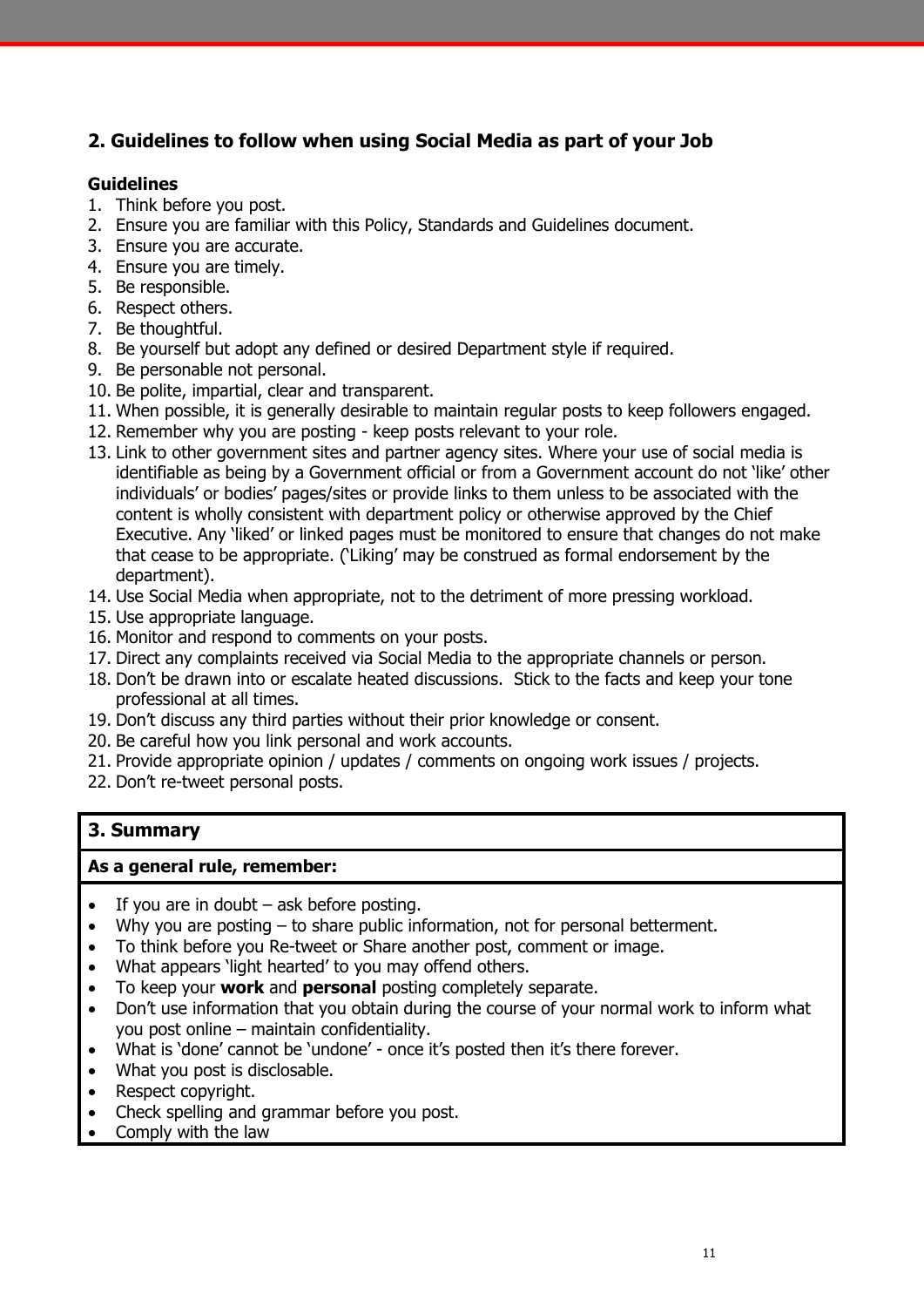### <span id="page-11-0"></span>**4. Security, Safety and Privacy tips for anyone using Social Media**

The internet is open to a world-wide audience. When using social media channels, consideration should be given to the following:

- Privacy settings to help control who can view user profiles, personal information and photos. Access to this information cannot be completely controlled, and users have no control over what someone else may share.
- How much information to impart. How may information such as phone number, address, car registration, a list of possessions be used if it is shared? With whom will the information be shared? Not everyone will respect personal or physical space.
- The image that materials and images shared on social media can project to potential employers, the general public, family members etc. Inappropriate material can create a negative image, which may have further consequences for career advancement, or work relationships.
- Removing material that has been posted thoughtlessly can be difficult. Posted material can remain accessible on the internet until the prescribed process for removing information from the caching technology of one or multiple (potentially unknown) search engines has been completed. This can be lengthy and difficult to do.
- Posting images or information about others without their consent can infringe their privacy and may lead to legal action in extreme cases.
- Some sites may render users vulnerable to computer viruses and SPAM or other unsolicited communication. Viruses can destroy data and infect other users. It is recommended that information is backed up to an external source in case of destructive attacks.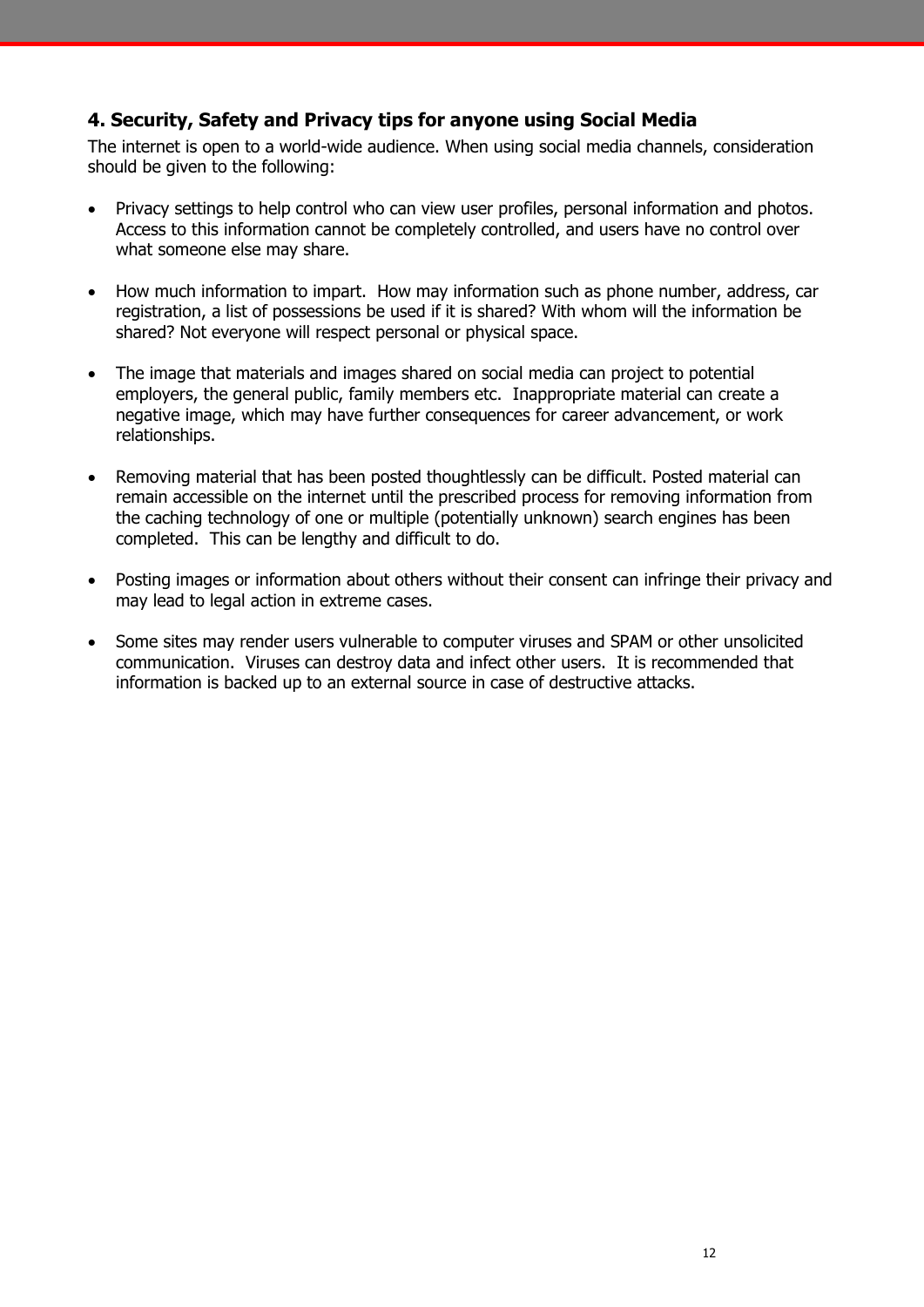## <span id="page-12-0"></span>**Additional Resources and Policies**

Public Service Code of Conduct Fairness at Work Policy and Guidance Government Information Policy Data Protection Policy Confidential Reporting (Whistleblowing) Policy Relevant Employing Authorities' Disciplinary Policies